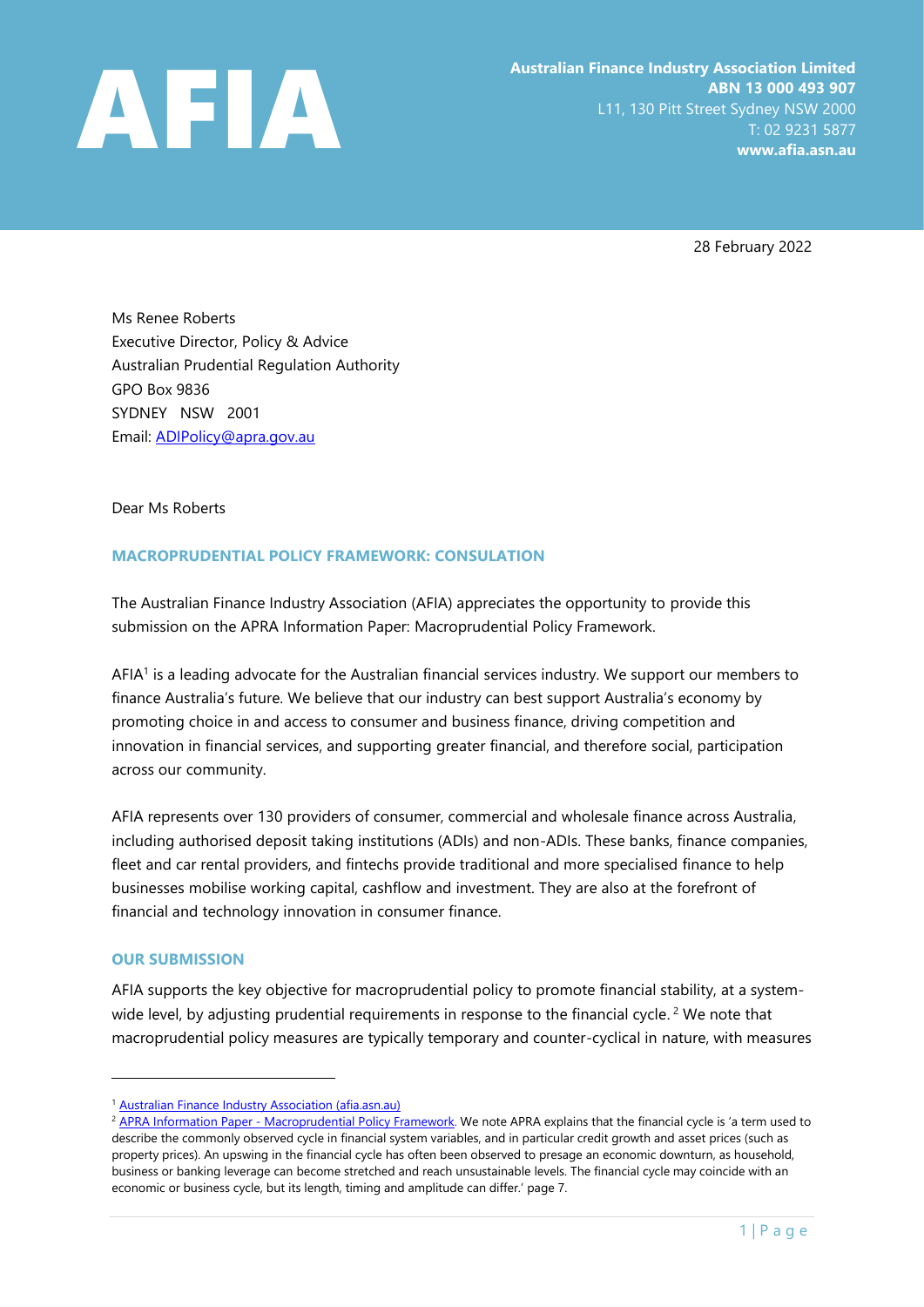seeking to reduce excessive risk-taking during an upswing in the financial cycle and building additional resilience by providing flexibility for the finance industry in supporting the economy during a downturn.

AFIA believes giving consideration to the macroprudential policy framework at this time makes sense, with the ongoing demands and disruptions caused by the COVID-19 global pandemic continuing to impact on economic activity, market conditions, and community expectations, the interest rate cycle being at the low point, and the commencement of new prudential requirements for capital adequacy and credit risk management for ADIs over the next year.

However, AFIA makes the following observations:

- Regulation should not be 'one-size fits all', including macroprudential policy, rather regulation should be proportionate, targeted, and scalable
- Australia is experiencing a multi-speed economy and varied economic recovery, which makes the implementation of macroprudential policy measures more difficult to implement at this time without causing immediate and longer-term adverse and unintended consequences for access and choice, competition and innovation, and participation in finance
- Access and choice, competition and innovation, and participation must be considered along with financial stability to ensure the Australian financial system not only facilitates the smooth transfer of capital and promotes economic growth, but also supports financial inclusion.

### **Economic conditions**

At aggregate, economic conditions are stronger than anticipated given the impacts of the COVID-19 global pandemic. However, there remains areas of economic under-performance and financial distress across our economy and markets, with the inevitable economic adjustment for some households and businesses likely this year, just as interest rates are expected to commence an upward cycle. Additionally, there is ongoing disruption to supply chains, which may be further exacerbated by overseas developments in geopolitics and that may directly and indirectly impact our economic recovery.

Current economic conditions shows that households and businesses are not homogenous, and even in the most impacted industries and geographies, economic activity is mixed. Therefore, we believe that any measures must be carefully considered from a macro and micro perspective as well as an immediate and longer-term outcome perspective.

In this context, AFIA notes there are an increasing number of public and media commentators focused on certain economic indicators or asset prices in certain markets, or even parts of markets, such as property. However, we do not believe it is appropriate for macroprudential policy measures to intervene to address housing prices, and that any particular levers should be given close consideration and carefully targeted to a clearly identified problem to avoid adverse and unintended consequences, especially for first home buyers access to property and competition and innovation across the finance industry, noting the impacts of interventions on larger institutions as well as the disproportionate impacts of interventions on smaller ADIs and non-ADIs.<sup>3</sup>

<sup>&</sup>lt;sup>3</sup> AFIA made [a submission](https://afia.asn.au/post/Contribution-of-Tax-and-Regulation-on-Housing-Affordability-and-Supply) to the House of Representatives Standing Committee on Tax and Revenue inquiry into housing affordability and supply in Australia. We made a number of recommendations on housing finance, land use and planning controls, and government policy, including proposing a new National Housing Strategy and Action Plan to galvanise and coordination action to support the different needs of homeowners and prospective homeowners.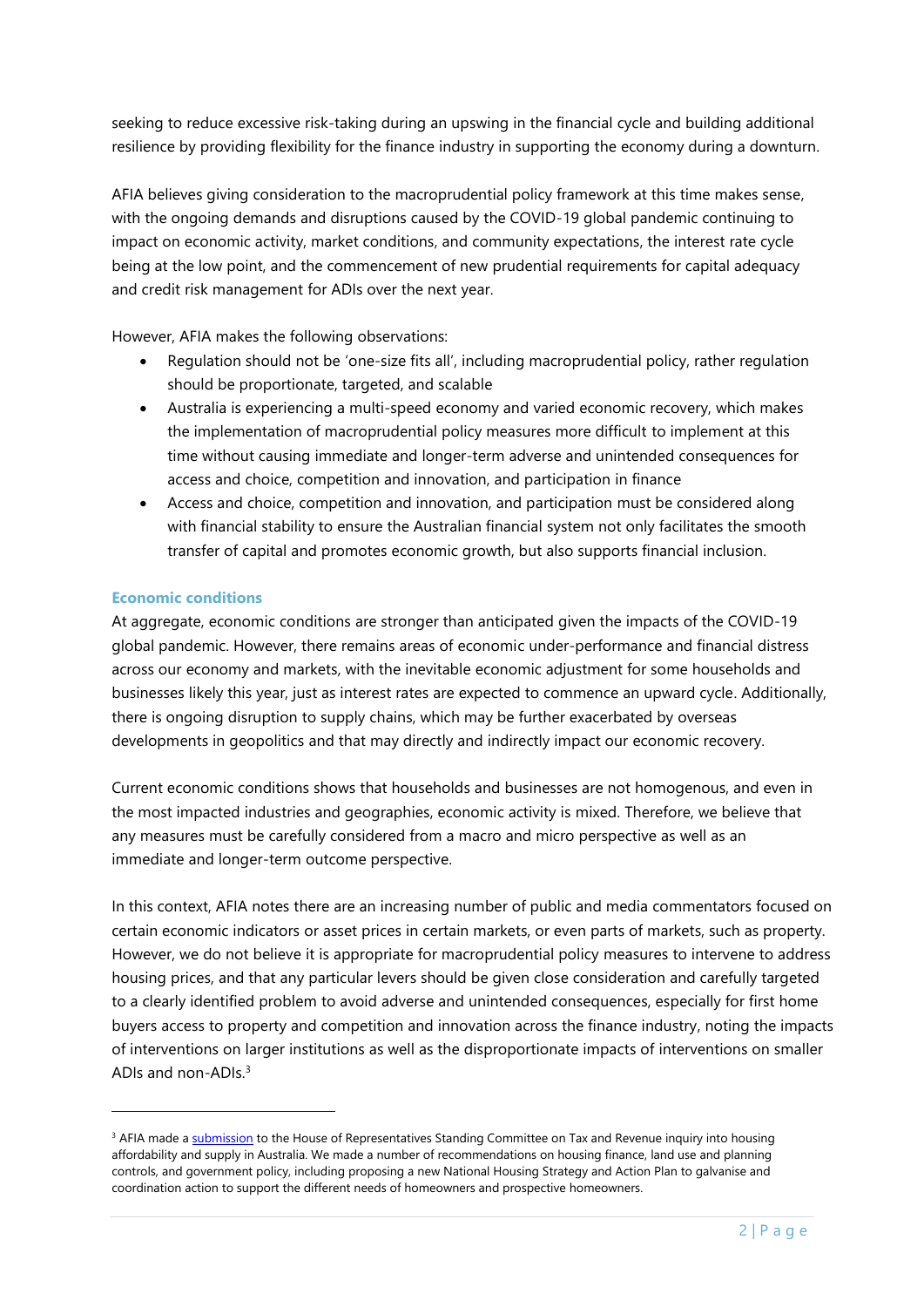AFIA believes any legislative or regulatory responses should be proportionate, targeted, and scalable, fit for the future, and evidence-based. Therefore, it is pleasing that APRA stated in the Information Paper that 'high and rising house prices would be an important risk factor that could signal that risks in the financial system are building, but financial stability, rather than housing affordability, would be the objective of any macroprudential policy measures' 4 .

AFIA also believes Australia has a world-class financial system, which has not only withstood the most severe global economic crisis since the 'Great Depression', but is also emerging as a leading financial and technology centre.

While acknowledging that the outlook for our economy and financial system remains uncertain due to the COVID-19 global pandemic and other overseas developments, the RBA stated in their latest Financial Stability Review published in October 2021 that the Australian financial system is 'highly resilient' and well placed to withstand the economic effects of the pandemic and support our economic recovery. 5

The RBA also stated in their Financial Stability Review published in October 2020 that 'stress tests of the Australian banking system indicate that… banks will remain very well capitalised even if the economic contraction is substantially more severe than expected. Given their strong balance sheets, banks will be well placed to continue lending, supporting the economic recovery and so in turn the Australian financial system'. 6

### **Market developments**

In the Information Paper, APRA outlines its objectives for APRA-regulated entities as being focused on the institution's own resilience as consistent with existing prudential requirements and proposes changes to Prudential Standard APS 220: Credit Risk Management (APS 220) for ADIs<sup>7</sup>. APRA also outlines its objectives for non-ADIs, which are narrower, and focused on reducing the contribution of these entities to financial stability risks.

ADIs and non-ADIs all play an important role in lending markets. Competition and innovation have increased access to finance for households and businesses in Australia. Different business models focused on offering products, services, and technologies in different ways means Australians have choice in not just the type of finance available, but in how they access finance, ensuring it is suitable to their personal and financial needs and circumstances.

ADIs are prudentially regulated because they hold deposits. Non-ADIs do not hold deposits, but are regulated for the activities they perform and the products, services, and technologies they offer customers. As at December 2021, non-ADIs comprised 5.1 per cent of total finance, and account for 4.6 per cent of new loan commitments (excluding refinancing) for housing in Australia.<sup>8</sup>

4 Ibid, page 8.

<sup>&</sup>lt;sup>5</sup> [Financial Stability Review](https://www.rba.gov.au/publications/fsr/2021/oct/pdf/financial-stability-review-2021-10.pdf) - October 2021 | RBA. page 2

<sup>&</sup>lt;sup>6</sup> [Financial Stability Review](https://www.rba.gov.au/publications/fsr/2020/oct/pdf/financial-stability-review-2020-10.pdf) - October 2020 | RBA. page 3

 $7$  AFIA notes that APRA is consulting on changes to formally embed specific credit-based macroprudential measures in prudential standards, provide greater transparency on likely credit measures that APRA could apply in the future, and bring together APRA's credit-based macroprudential measures into a single attachment to APS 220.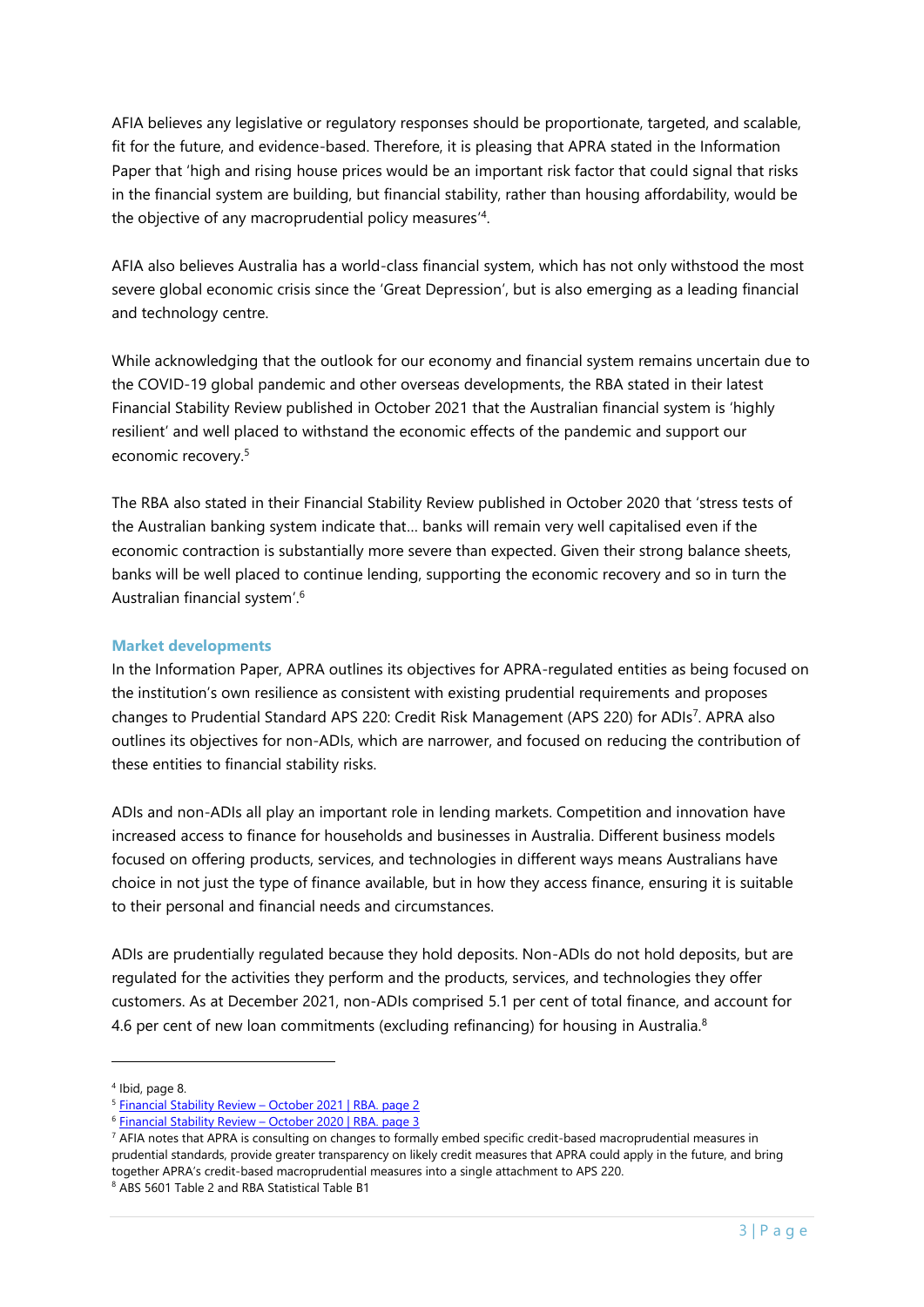Therefore, non-ADIs do not pose systemic risks to financial system stability. ADIs and non-ADIs are required to maintain strong lending standards to meet regulations and protect capital. Furthermore, since 2018 and the addition of comprehensive data collection, APRA is well placed to understand the Australian financial system, including impacts of further macroprudential interventions with ADIs as well as financial system risk broadly, including the operational and portfolio performance of non-ADIs.

It should be noted that AFIA represents ADI and non-ADI lenders. AFIA members may provide their own submissions to this consultation.

### **RECOMMENDATIONS**

Overall, AFIA does not believe that further macroprudential policy measures are warranted at this time to either strengthen resilience of institutions to risks in the financial system or moderate their risk taking, noting that the serviceability assessment rate was increased in October last year for ADIs<sup>9</sup>.

### **RECOMMENDATION 1 – COMPETITION AND INNOVATION**

**AFIA recommends that when looking at potential changes to the implementation of macroprudential policy measures, especially for smaller ADIs and non-ADIs, it is important to ensure any changes do not impact on access to finance for households and businesses as well as competition and innovation in the financial services industry.**

#### **ADIs**

AFIA notes that APRA's data collection and supervision activities ensure it has access to important information to assess and monitor system-wide and institutional levels. However, it is important that the data collection is based on clear definitions, so data comparability is not compromised. We suggest APRA liaise with ADIs to identify whether any definitions require clarification as applicable across different market segments and/or product classes. For example, the definition of debt-to-income ratio and the relevant use of income statements for employees, self-employed, and business borrowers.

Furthermore, it is important that any public reporting by APRA remains high-level. While we recognise the importance for APRA to gain insights regarding how ADIs (and non-ADIs) are managing their portfolios, public disclosure of certain information about portfolio performance could undermine competition and innovation in lending markets. For example, the level of lending against any limits or ratios could be interpreted (or misinterpreted) in ways that lead to unfair competitive outcomes.

#### **Non-ADIs**

AFIA notes that under Part IIB of the *Banking Act 1959*, APRA can extend macroprudential policy to non-ADI lenders where their provision of finance is materially contributing to risks of instability in the Australian financial system.

<sup>9</sup> Media Release – [APRA increases banks' loan serviceability expectations to counter rising risks in home lending –](https://www.apra.gov.au/news-and-publications/apra-increases-banks%E2%80%99-loan-serviceability-expectations-to-counter-rising) 6 October 2021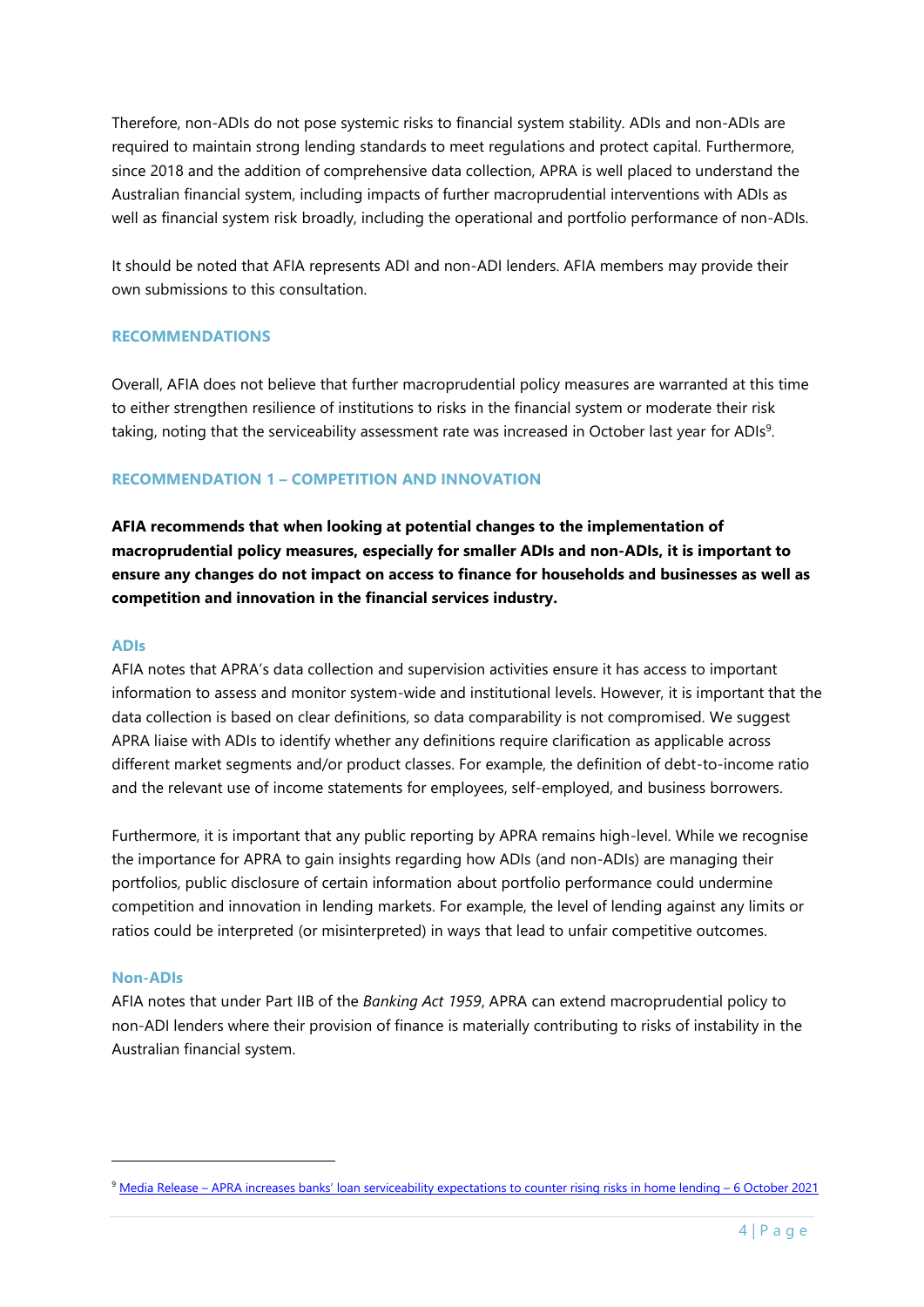AFIA agrees that APRA needs to have a whole of financial services approach in relation to financial stability. This should include ADIs and non-ADIs and how they complement each other in an integrated financial system. We believe the factors that would determine whether applying macroprudential measures to non-ADIs should take into account:

- the combination of overall indicators, including credit growth and leverage, growth in asset prices, lending conditions, and financial resilience across the financial system
- the overall size of the non-ADI sector in lending markets and total finance
- the lending practices of ADIs and non-ADIs, including a balancing of factors and outcomes, such as market share, industry-wide standards (regulation and self-regulation), and financial inclusion
- insights from other regulators, such as ASIC, and evidence of systemic or particular industry practises that may contribute to concerns about financial stability risks.

As noted above, the non-ADI sector comprises around 5 per cent of total lending in Australia. Furthermore, there have been no examples of non-ADI failure in lending markets to support a change in APRA's approach and policy.

AFIA is concerned that extending macroprudential interventions into lending practices of non-ADIs may result in adverse and unintended consequences for customers, such as financial exclusion for certain customers, such as first home buyers, self-employed, and migrants. Furthermore, outside of property lending markets, it may result in lower consumer protections because customers seek finance from institutions that are not members of the Australian Financial Complaints Authority (AFCA), an industry association<sup>10</sup> and/or a signatory to an industry code, which binds them to behave in accordance with industry best practices.

It may also have adverse and unintended consequences for lending markets, such as smaller ADIs and non-ADIs deciding to scale back activities, adjust their operating models, or withdraw from markets due to the impacts on their ability to flexibly manage their portfolios and/or adhere to specific controls not easily absorbed into lenders reliant on securitisation markets for their funding.

## **RECOMMENDATION 2 – ACCESS TO CAPITAL FOR SMALLER LENDERS**

# **AFIA recommends that if a change in APRA's approach or policy is proposed for smaller ADIs and non-ADIs, close consideration must be given to potential consequential impacts, including access to capital and future funding.**

AFIA notes that during the COVID-19 global pandemic changes introduced by banks to support customers had a substantial impact on smaller ADIs and non-ADIs. Various forbearance measures, such as the 6-month repayment mortarium offered by banks, created customer expectations across the Australian financial system, and ultimately, had potential implications for non-ADIs funding agreements and warehouses.

 $10$  Under the AFIA Constitution, the Board may suspend or revoke membership if, among other things, a member is guilty of any conduct which, in the opinion of the Board, is unbecoming of a member or prejudicial to the interests of AFIA. Additionally, AFIA has developed an introduced a number of industry codes and is currently reviewing and developing additional industry codes. We believe industry codes are an important part of ensuring industry practices remain best practice, complement legal and regulatory obligations, and evolve as consumer and community expectations change.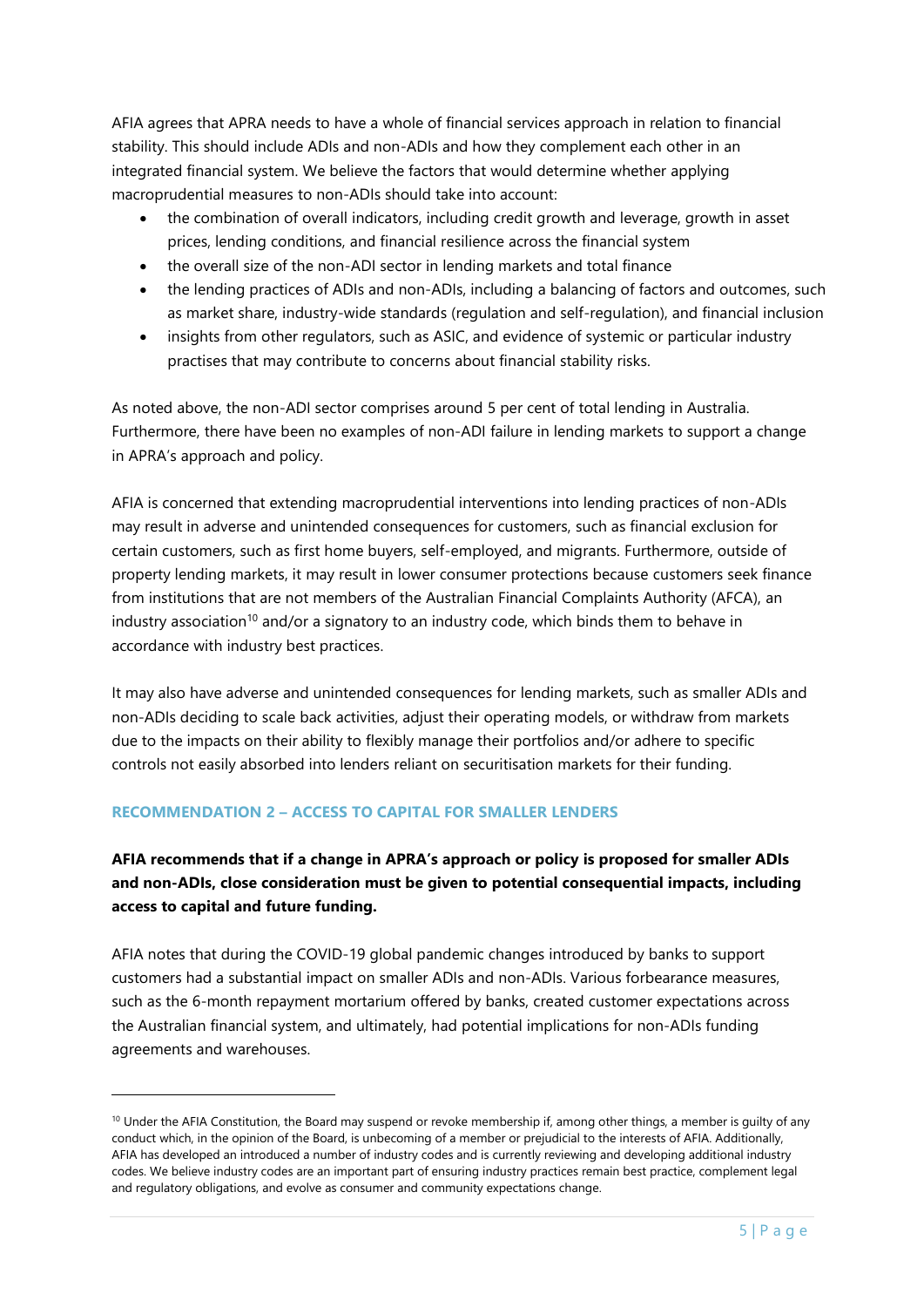The result was that the Australian Office of Financial Management (AOFM) introduced a forbearance SPV as part of the Structured Finance Support Fund (SFSF) to help normalise funding markets for non-ADIs. Fortunately, the forbearance SPV was not significantly relied upon due to a number of factors, including changes in capital markets as well as lockdowns not requiring a 'nation-wide hibernation' as initially predicted, with broader financial hardship assistance options being more suitable for customers. However, this demonstrates that interventions can have secondary implications for non-ADIs.

AFIA believes that the introduction of certain lending restrictions, such as debt-to-income ratios, loanto-value ratios, type of customer (e.g. owner-occupier versus investor), or type of loan (e.g. interest only), would impact on how a non-ADI may be required to manage their loan portfolio, and thus, impact on lending convents in their funding agreements and warehouses and/or their ability to securitise their assets and fund future growth.

A lack of funding optionality for non-ADIs would have a material impact on competition and innovation and limit access to finance for customers who choose not to use the products, services, and technologies of an ADI or customers that sit outside the risk appetite of an ADI or outside the offerings provided by an ADI. As noted above, limiting access may result in customers seeking alternative finance from less or unregulated lenders and/or financial exclusion.

Consequential impacts on institution and markets should be avoided. Alternatively, AFIA observes that financial stability risks are limited because most of the non-ADIs funding agreements and warehouses are with ADIs, and thus, are set within their portfolio parameters.

# **RECOMMENDATION 3 – ALTERNATIVE MEASURES AND DATA COLLECTION FOR SMALLER LENDERS**

# **AFIA recommends using other measures to assess and monitor the potential risk of increased financial instability.**

AFIA agrees with APRA that the highest potential for increased financial instability would likely occur in home and commercial property lending portfolios. This is due to their relative high average dollar loan sizes and portfolio concentrations for some larger institutions.

In 2019, the RBA stated: 'Non-bank mortgage lenders account for less than 5 per cent of outstanding housing credit and so are not a substantial financial stability risk'.<sup>11</sup> Residential property market share for the non-ADI sector has slightly increased since this report.

In relation to commercial property, the same report outlines that the majority of the lending by nonbanks is mezzanine debt, which is ranked below senior debt in the capital structure. This debt is relatively expensive and so reduces the likelihood that low-return projects will proceed, minimising the financial stability risk.

<sup>11</sup> [Non-bank Lending for Property | Financial Stability Review](https://www.rba.gov.au/publications/fsr/2019/apr/box-d.html) – April 2019 | RBA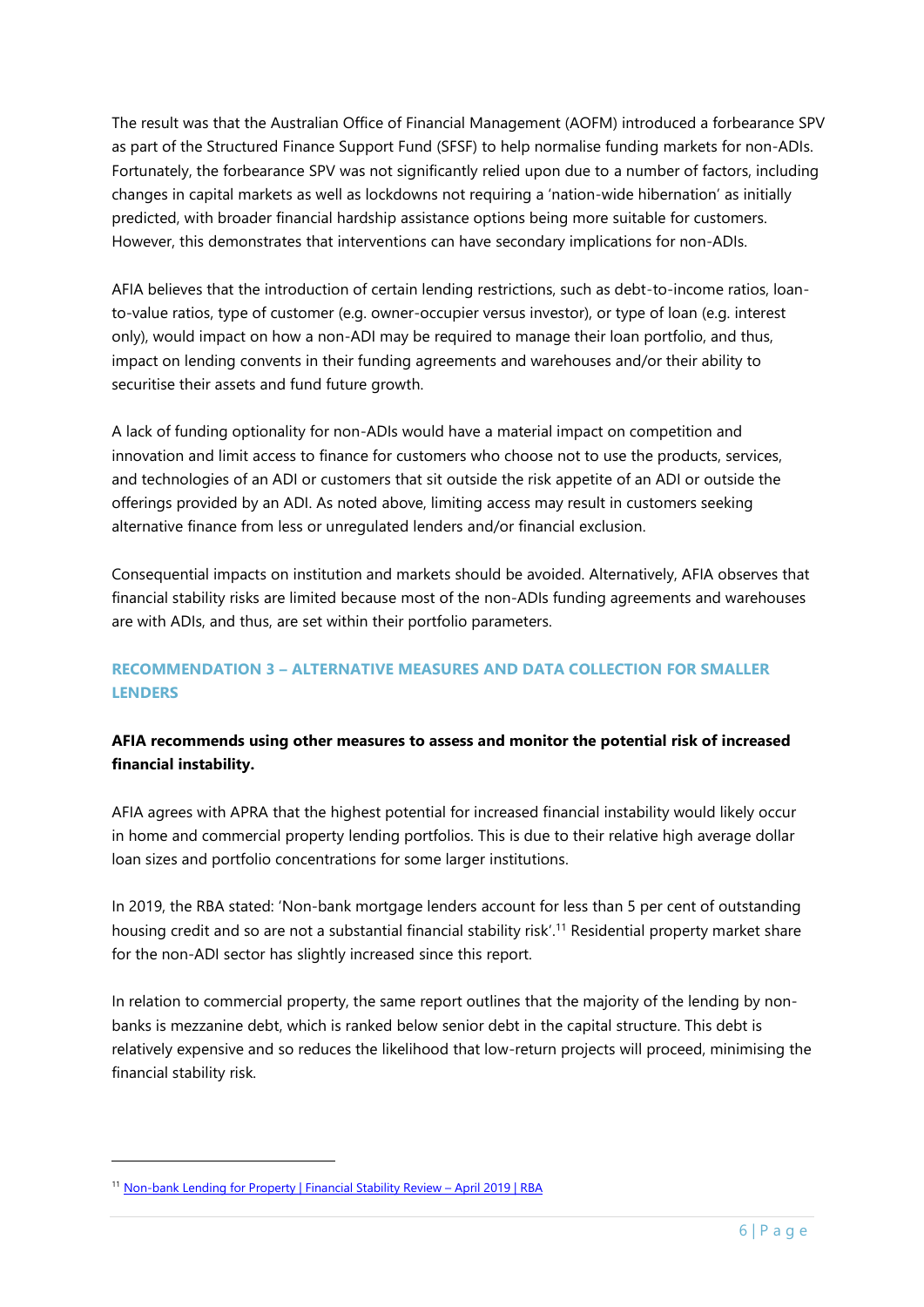In 2021, the RBA updated its commentary and indicated that: 'The four major banks account for the bulk of exposures [to commercial real estate - CRE], with a smaller share belonging to foreign-owned banks… The available information suggests that financial stability risks from retail CRE are currently lower than previous retail sector downturns. This reflects that CRE lending has experienced only moderate growth over recent years and has been subject to conservative lending practices. Moreover, the largest landlords have maintained conservative balance sheets, which will position them well to cope with the challenges posed by weakening rental demand<sup>'12</sup>.

Therefore, the two largest dollar value asset classes pose low financial stability risk with regards to the non-ADI sector. Other product classes include credit cards, personal loans, and small business lending. These products have lower loan balances and as outlined above, non-ADI assets in these product classes account for around 0.5 per cent of total finance.

AFIA notes that APRA already receives prescribed reporting on a monthly basis from non-ADIs as well as additional data and information as requested. Therefore, rather than impose macroprudential interventions, we propose, as part of the existing data collection and engagement program for the non-ADI sector, consideration be given to better integration of data series from APRA, RBA, and the Australian Bureau of Statistics (ABS) and better analysis of the data to provide a more fulsome picture of lending markets. Better data analysis will provide broader insights, but also identify potential leading indicators of financial stability risk.

Furthermore, AFIA notes the recent [APRA publication](https://www.apra.gov.au/news-and-publications/how-to-manage-compliance-risk-and-stay-out-of-headlines) on managing compliance risk. We support building on our existing industry engagement program, noting the AFIA-APRA webinar series, and providing additional opportunities for APRA to share insights and lessons from their ADI surveillance activities for a broader ADI and non-ADI sector audience. We would be pleased to discuss opportunities further with APRA.

## **CLOSING COMMENTS**

AFIA recognises the important role macroprudential policy can play in mitigating risks at a systemwide level. The risk factors that APRA uses to identify emerging threats to financial stability and the tools available to strengthen resilience or moderate risk taking, such as temporary credit or capital measures, are appropriate.

However, we support APRA's proposed approach to consult with the Council of Financial Regulators and industry prior to implementing any macroprudential policy measures and provide an annual assessment of the effectiveness of any macroprudential policy measures, including an outline of the broader, direct and spillover impacts.

Finally, AFIA believes it is important to place this assessment in the context of not just the macroprudential interventions, temporary or otherwise, but also developments in the external environment, including the influence and impact of fiscal and monetary policies as well as broader actions taken following consultation with the Council of Financial Regulators.

<sup>12</sup> [Risks in Retail Commercial Property | Financial Stability Review](https://www.rba.gov.au/publications/fsr/2021/apr/box-b-risks-in-retail-commercial-property.html) – April 2021 | RBA